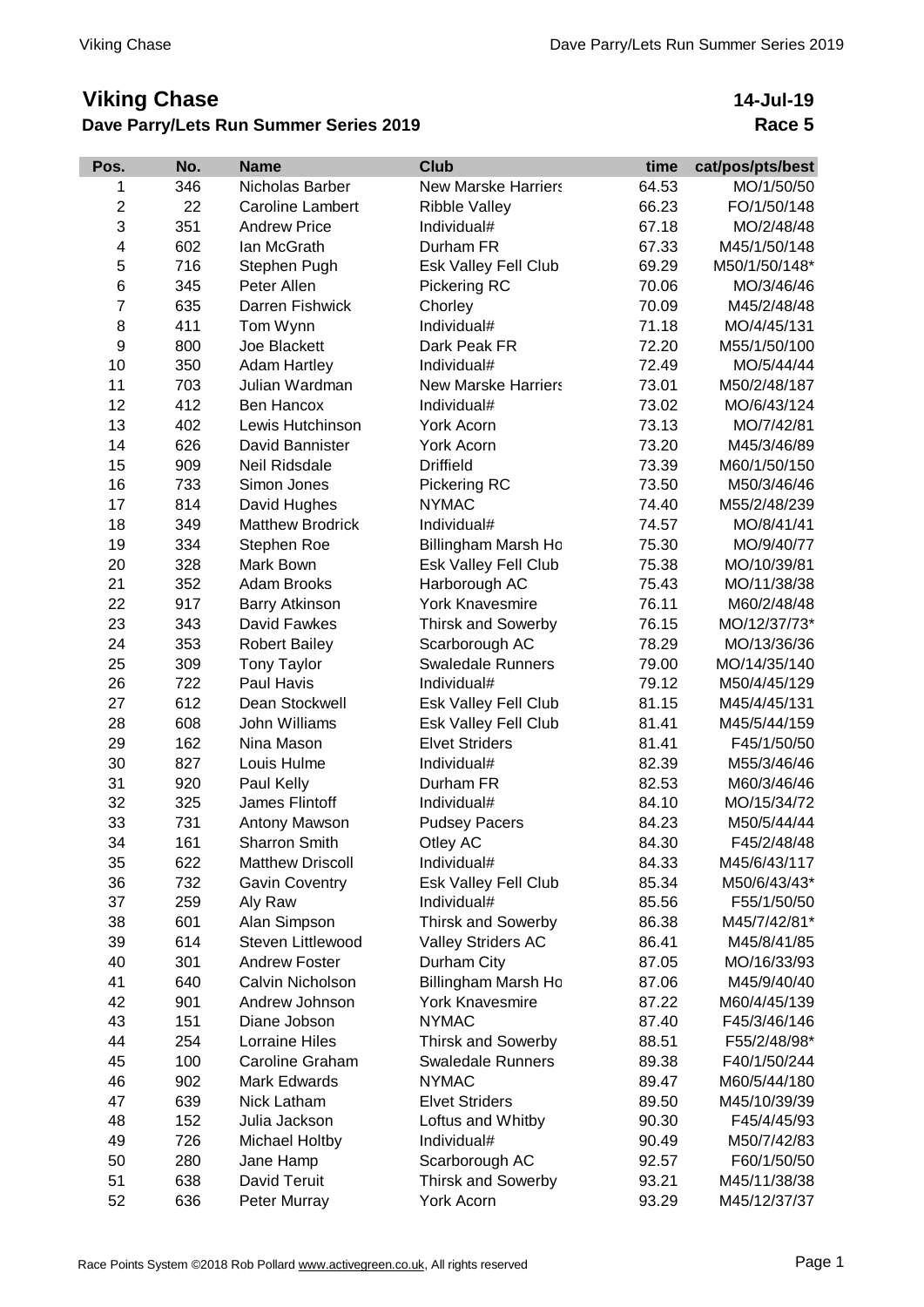| 53 | 17   | Jasmine Girdlestone      | Individual#                 | 94.17  | FO/2/48/87    |
|----|------|--------------------------|-----------------------------|--------|---------------|
| 54 | 39   | Sarah Roe                | Billingham Marsh Ho         | 94.29  | FO/3/46/46    |
| 55 | 257  | <b>Denise Tunstall</b>   | Durham FR                   | 94.47  | F55/3/46/96   |
| 56 | 31   | <b>Jill Clapp</b>        | Individual#                 | 94.54  | FO/4/45/131   |
| 57 | 3    | Fran Jeffrey             | <b>Thirsk and Sowerby</b>   | 95.17  | FO/5/44/81    |
| 58 | 826  | lan Simmons              | <b>Harrogate Harriers</b>   | 95.20  | M55/4/45/45   |
| 59 | 110  | <b>Dveirel Kovalsky</b>  | <b>Pudsey Pacers</b>        | 95.26  | F40/2/48/48   |
| 60 | 154  | Julie Towse              | Individual#                 | 96.14  | F45/5/44/90   |
| 61 | 279  | <b>Caroline Glover</b>   | <b>Wharfedale Harriers</b>  | 97.33  | F60/2/48/48   |
| 62 | 919  | <b>Bob Baker</b>         | Otley AC                    | 98.54  | M60/6/43/43   |
| 63 | 348  | lain Dobson              | <b>Sunderland Strollers</b> | 98.55  | MO/17/32/32   |
| 64 | 727  | lan Brown                | Individual#                 | 98.56  | M50/8/41/79   |
| 65 | 200  | Helen Ashworth           | <b>Thirsk and Sowerby</b>   | 99.38  | F50/1/50/200  |
| 66 | 922  | Paul Jackson             | <b>Sunderland Strollers</b> | 99.39  | M60/7/42/42   |
| 67 | 957  | Mick McGurk              | <b>New Marske Harriers</b>  | 99.55  | M65/1/50/50   |
| 68 | 707  | Paul Haydon              | <b>FRA</b>                  | 102.10 | M50/9/40/152  |
| 69 | 976  | <b>Michael Hetherton</b> | Pickering RC                | 102.18 | M70/1/50/150  |
| 70 | 975  | Peter Northedge          | Scarborough AC              | 102.21 | M70/2/48/98   |
| 71 | 256  | Barbara Beveridge        | Esk Valley Fell Club        | 102.27 | F55/4/45/181  |
| 72 | 30   | Melanie Ellwood          | <b>York Knavesmire</b>      | 102.28 | FO/6/43/84    |
| 73 | 1000 | Ronnie Sherwood          | <b>New Marske Harriers</b>  | 102.30 | M80/1/50/150  |
| 74 | 812  | lan Robinson             | Esk Valley Fell Club        | 102.36 | M55/5/44/157* |
| 75 | 904  | <b>Martin White</b>      | <b>New Marske Harriers</b>  | 103.45 | M60/8/41/127  |
| 76 | 26   | <b>Lauren Martin</b>     | Individual#                 | 109.11 | FU23/1/50/98  |
| 77 | 637  | <b>Russ Kelly</b>        | Redcar RC                   | 112.06 | M45/13/36/36  |
| 78 | 163  | Serena Partridge         | Pickering RC                | 112.23 | F45/6/43/43   |
| 79 | 905  | <b>Geoff Hine</b>        | Esk Valley Fell Club        | 112.38 | M60/9/40/210  |
| 80 | 252  | Clare Winspear           | Individual#                 | 112.46 | F55/5/44/177  |
| 81 | 918  | Donald Buffham           | Otley AC                    | 113.05 | M60/10/39/39  |
| 82 | 203  | Camilla Lauren-Maatta    | <b>Elvet Striders</b>       | 115.52 | F50/2/48/48   |
| 83 | 921  | Mick Punchard            | Pickering RC                | 115.59 | M60/11/38/38  |
| 84 | 201  | Carina Pelucci           | Scarborough AC              | 116.02 | F50/3/46/94   |
| 85 | 953  | David Parke              | Scarborough AC              | 116.40 | M65/2/48/96*  |
| 86 | 258  | Ronni Kirkham            | <b>Redcar RC</b>            | 121.27 | F55/6/43/43   |
| 87 | 251  | <b>Brenda May</b>        | Scarborough AC              | 143.59 | F55/7/42/84   |
| 88 | 803  | Mark May                 | Scarborough AC              | 143.59 | M55/6/43/77   |

<sup>(</sup>End)

| Teams:  | Club                         | <b>Points</b> | <b>Positions</b> | Team pts/total |
|---------|------------------------------|---------------|------------------|----------------|
| male:   | Esk Valley Fell Club 'A'     | 76            | 4, 19, 26, 27    | 15/61          |
|         | New Marske Harriers 'A'<br>2 | 113           | 1,10,49,53       | 14/14          |
|         | 3 Pickering RC 'A'           | 130           | 5, 15, 51, 59    | 13/23          |
|         | 4 Scarborough AC 'A'         | 196           | 23,52,60,61      | 12/24          |
| female: | Thirsk and Sowerby 'A'       | 38            | 6,14,18          | 15/63          |
|         | Elvet Striders 'A'<br>2      | 54            | 2,24,(28)        | 14/14          |
|         | Scarborough AC 'A'<br>3      | 61            | 9,25,27          | 13/38          |

\* = Bonus points not included

 $#$  = Non-counter (team)